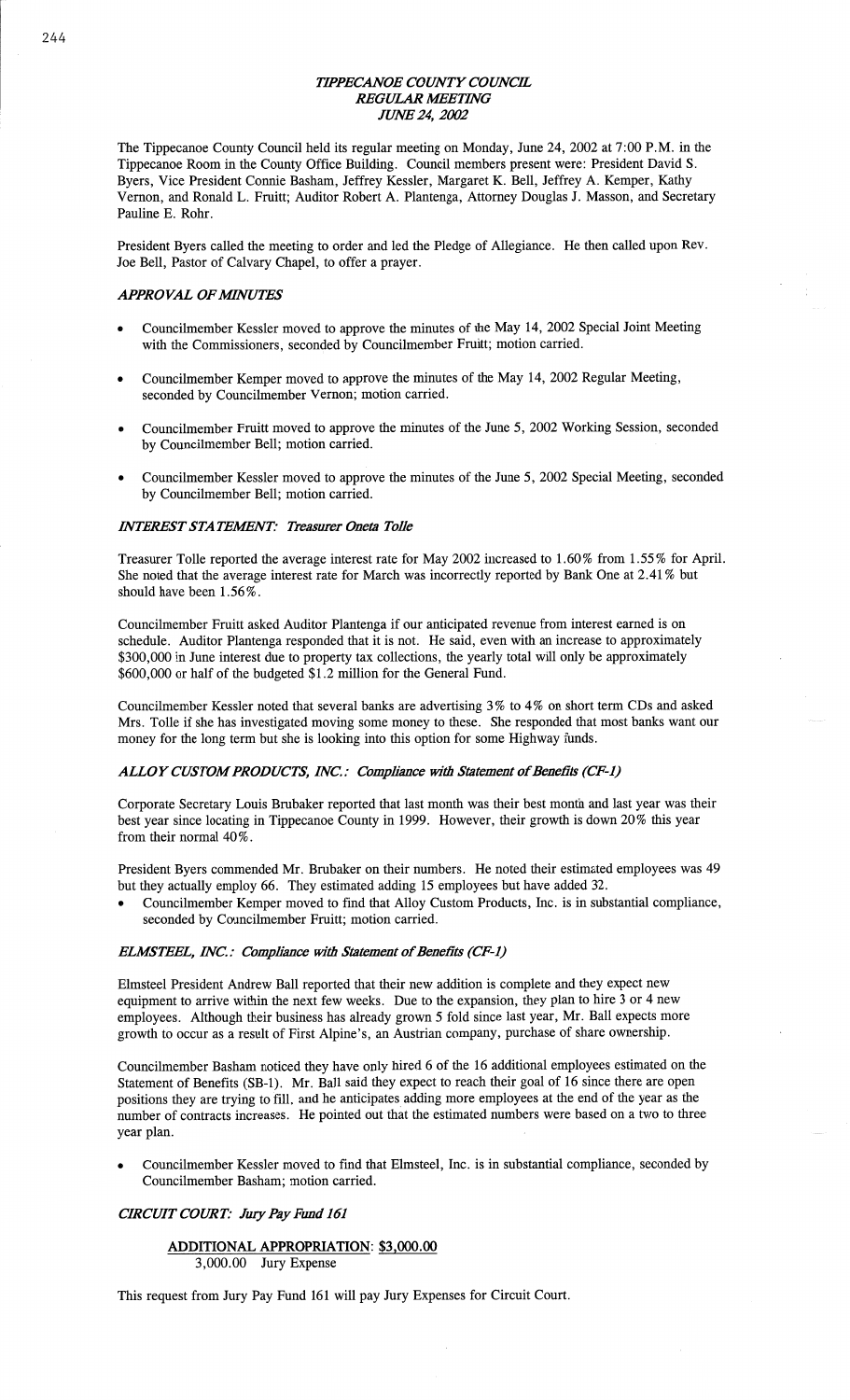**o** Councilmember Kemper **moved** to approve the **appropriation** of \$3,000 from Jury Pay Fund 161 for Circuit Court, **seconded** by **Councilmember** Basham; **motion** carried.

# *RESOLUTION 2002-21 -C'L.' Endomes Res. 2002-20-CM*

**This Resolution** endorses funding of \$70,000 per year for three years for the CDC (Community Development Corporation) and an additional \$1,000,000 for drainage projects.

(quote)

# **TIPPECANOE COUNTY COUNCIL RESOLUTION 2002—21-CL**

#### RESOLUTION ENDORSING THE ADOPTION OF AN AMENDMENT TO THE **TIPPECANOE COUNTY ECONOMIC DEVELOPMENT INCOME** TAX **CAPITAL IMPROVEMENT PLAN**

**WHEREAS,** authority has been granted by **LC.** 6-3.5—7-15 to the Board of Commissioners of the County of **Tippecanoe,** to adopt a Capital Improvement Plan for the County of Tippecanoe setting forth the uses of the revenues which Tippecanoe County shall receive from the **Economic** Development **Income** Tax duly adopted in the year 1989.

WHEREAS, the **Tippecanoe** County Council shall be **involved** in the **consideration** of appropriations and financing **mechanisms;** including but not limited to, bonds, as to the various **projects** set **forth** in the Capital Improvement Plan.

**WHEREAS,** the **Tippecanoe** County Council has previously ratified and endorsed prior Economic Development **Income** Tax Capital **Improvement** Plans as submitted by the Board of **Commissioners** in Resolution 90—4-CL dated May 7, 1990; Resolution 90—8—CL dated June 12, 1990, 1990; **Resolution** 91- 14-CL dated August 13, 1991, Resolution 94-16-CL dated November 9, 1994, Resolution 96-06-CL adopted on April 9, 1996, Resolution 96-10~CL dated August 13, 1996, Resolution 97-17-CL **adopted**  May 13, 1997 and Resolution 98-5-CL adopted January 13, 1998, Resolution 98-27-CL dated June 12, 1998, Resolution 98-35-CL dated July 29, 1998; and Resolution 98—43—CL dated October 13, 1998; Resolution 98-47-CL dated November 10, 1998; and **Resolution** 99-16-CL dated March 9, 1999; and Resolution 99—21—CL adopted on April 13, 1999; Resolution 99—20 CL adopted on May 11, **1999;**  Resolution 99-31-CL adopted on October 12, 1999; Resolution 2000-09-CL adopted on February 8, 2000; Resolution 2000—20—CL **adopted** on April 11, 2000; and Resolution 2000-26-CL adopted on May 9, 2000; and Resolution 2000-30—CL adopted on June 13, 2000; and Resolution 2001-09-CL **adopted** on **March** 13, 2001; and Resolution 2001-16-CL adopted **April** 10, 2001; and Resolution 2001-33—CL adopted August 14, 2001; and Resolution 2001- 42 CL adopted September 10, 2001; and Resolution 2001- 49 CL, adopted November 13, 2001; and Resolution 2002-08—CL, adopted April 9, 2002.

**WHEREAS,** the Tippecanoe County Council has had the opportunity to review the proposed **Amendment** Thirty-four (34) to the Capital Improvement Plan adding thereto **Project** Thirty-six (36) providing **funding** in the amount of \$70,000.00 per year for **a period** of 3 years, **commencing** in fiscal year 2002, for the support of the Greater Lafayette **Community** Development Corporation, and the **amendment**  of Project Twenty (20) General Drainage **Improvements** and provision of \$1,000,000 of funding therefor in 2002, and is of the **opinion** that said **amendment** will be beneficial and cost effective for **Tippecanoe**  County.

NOW, **THEREFORE,** BE IT **RESOLVED, that** the **Tippecanoe** County Council endorses **Amendment** Thirty-four (34) to the Tippecanoe County Economic Development Income Tax Capital *.* **Improvement** Plan **adding thereto** Project Thirty-six (36) providing **funding** in the amount of \$70,000.00 per year for a period of **3** years, **commencing** in fiscal year 2002, for the support of the Greater Lafayette **Community** Development Corporation, and **amendment** of existing Project Twenty (20) and provision of additional **funding** therefore in 2002 of \$1,000,000, as adopted by the Board of **Commissioners** of the **County** of Tippecanoe **pursuant** to Resolution No. 2002—20—CM, a copy of **which** is attached hereto as Exhibit A.

Presented to the County Council of **Tippecanoe County,** Indiana, and adopted this \_ day of June, 2002 by the following vote:

|                   | VOTE | TIPPECANOE COUNTY COUNCIL |
|-------------------|------|---------------------------|
| David S. Byers    |      | David S. Byers, President |
| Connie Basham     |      | Connie Basham             |
| Margaret K. Bell  |      | Margaret K. Bell          |
| Jeffrey Kessler   |      | Jeffrey Kessler           |
| Jeffrey A. Kemper |      | Jeffrey A. Kemper         |
| Kathy Vernon      |      | Kathy Vernon              |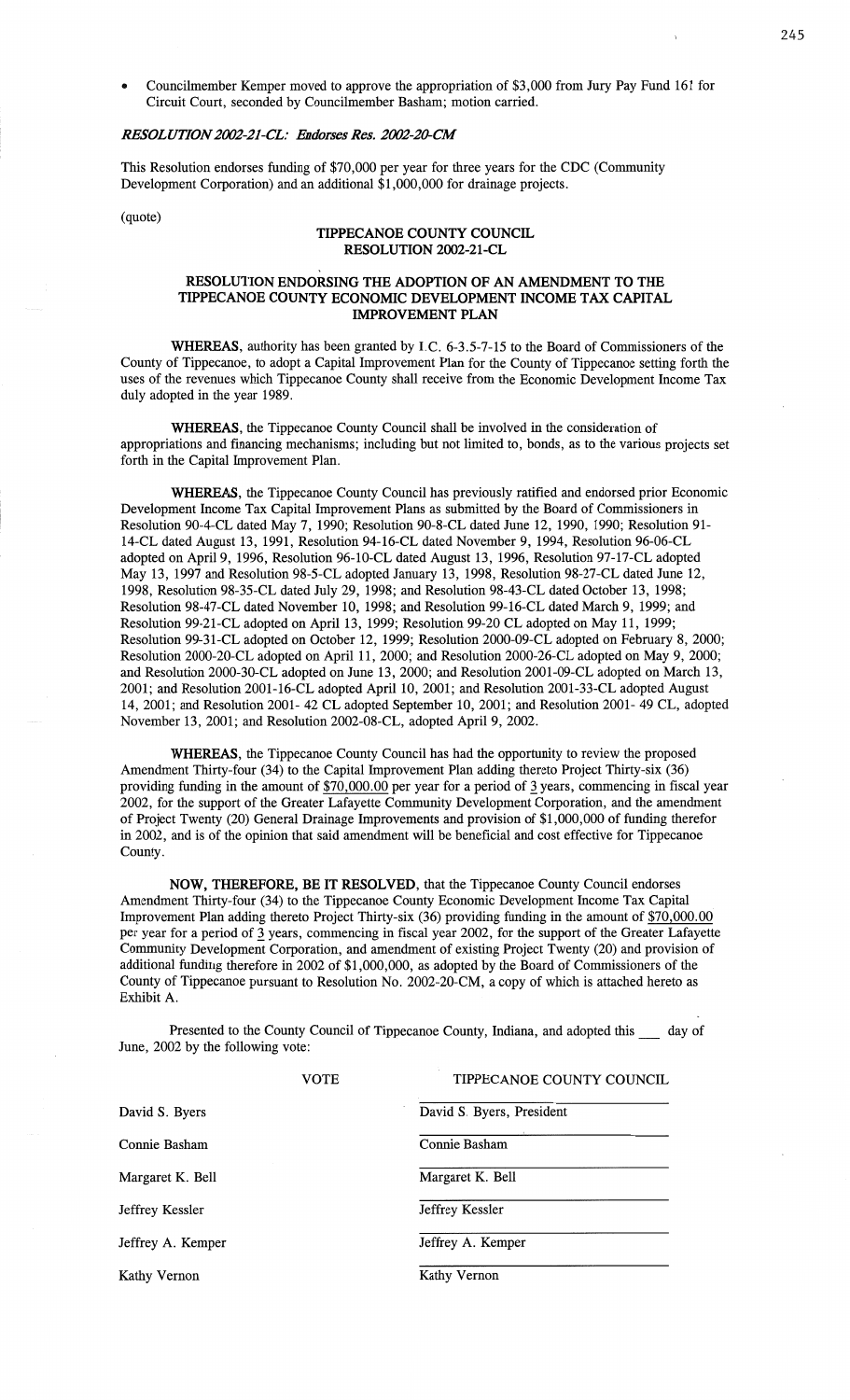**Ronald** L. Fruitt **Ronald** L. Fruitt

ATTEST:

Robert A. Plantenga, Auditor

(unquote)

**o** Councilmember Kessler moved to approve Resolution 2002—21-CL endorsing **Amendment** 34 to the EDIT **Plan,** seconded by Councilmember Vernon; **motion** carried.

#### *COWSSIONERS.' EDIT Fund* 15

**ADDITIONAL APPROPRIATION: \$1,070,000.00**  70,000.00 Greater Lafayette CDC 1,000,000.00 Drainage **Projects** 

#### Greater Lafayette CDC **(Community** Development Corp.)

CDC Executive **Committee** members Rick Cosier and Jim Andrew appeared to request approval of an annual appropriation of \$70,000 for three (3) years to **help** support the start-up of the Greater Lafayette **Community** Development Corporation. As **a** 501C3 corporation, the CDC has pledges of \$100,000 from the City of Lafayette, \$30,000 from the City of West Lafayette, \$50,000 from Innkeeper's Tax, \$60,000 from Lafayette Urban Enterprise **Association,** and \$100,000 for projects. Mr. Cosier **thinks** they will need at least \$300,000 for operating **expenses** to hire a director, staff, and develop **a** business plan.

Mr. Cosier said the CDC can help with economic **development,** property **development** to create social benefits and generate jobs, and improve the quality of life for the entire community. Projects may **include**  river front development, Up with Downtown, **communications** network, Prophetstown State Park, and property redevelopment throughout the County.

Mr. Andrew **emphasized** that the diversity of the **group makes a** team **that** works well for the whole **community.** The director will be **able** to network with other **communities** throughout the country to find grants and learn about projects **others** have done. He **thinks** jobs will be created and a **reinvestment** will be **made** to the community.

President Byers asked if the CDC will retum for **more** funding after the initial three years. Mr. Andrew said he **can't** predict if they will ask for more **funds;** it will **depend** on the return on their investments. Mr. Cosier said he hopes there will be recurring **income** within **three** years. Answering **Councilmember**  Bell, Mr. Cosier said their income will **come** from rents on income properties.

Councilmember Kemper wondered how the CDC differs from Greater Lafayette Progress, Inc. (GLPI). Mr. Cosier responded that the CDC will be **a** broader group but will communicate **with** GLPI. Knowing that GLPI would like to expand its staff, **Councilmcmber** Fruitt **asked** if the director could work for both groups. Mr. Andrew answered **that** the CDC will be more community driven.

Councilmember Vernon stated she thinks there **should** be regular reports from the CDC for accountability. **Commissioner** Benson, **a** CDC member, **pointed** out **that** all **government** entities are involved with the CDC. She sees the CDC as a facilitator for purchasing property for **economic** development.

President Byers asked if Riverboat Casinos are in the CDC's plan. Mr. Andrew and Mr. Cosier responded they **have** not heard **that discussed.**  Councilmember Kessler stated he has no doubt the CDC will pay big **dividends.** 

- **o** Councilmember **Basham moved** to approve the appropriation of \$70,000 for one year for the CDC
	- from EDIT Fund 15, seconded by Councilmember Kessler; **motion** carried.

# Drainage Projects

Surveyor Steve Murray requested **approval** of \$1,000,000 for planning, design, engineering, and construction and reconstruction of general drain **improvements.** The **projects** include: J. N. Kirkpatrick, Julius Berlowitz, "F" **Lake,** Elliott, Otterbein, and J. B. **Anderson** Regulated Drains for **a** total of \$15,190,000 as of May 20, 2002. Mr. Murray **estimated that** 60% to 70% of this investment will be recouped from developers and assessments.

**- Councilmember** Kemper **moved** to appropriate \$1,000,000 for drainage projects from **EDIT Fund** 15, seconded by Councilmember Vernon; motion carried.

# **MEETING ANNOUNCEMENTS**

| July 9, 2002 | $1:30$ P.M. | <b>County Council Working Session</b> |
|--------------|-------------|---------------------------------------|
|              | $2:00$ P.M. | <b>County Council Regular Meeting</b> |